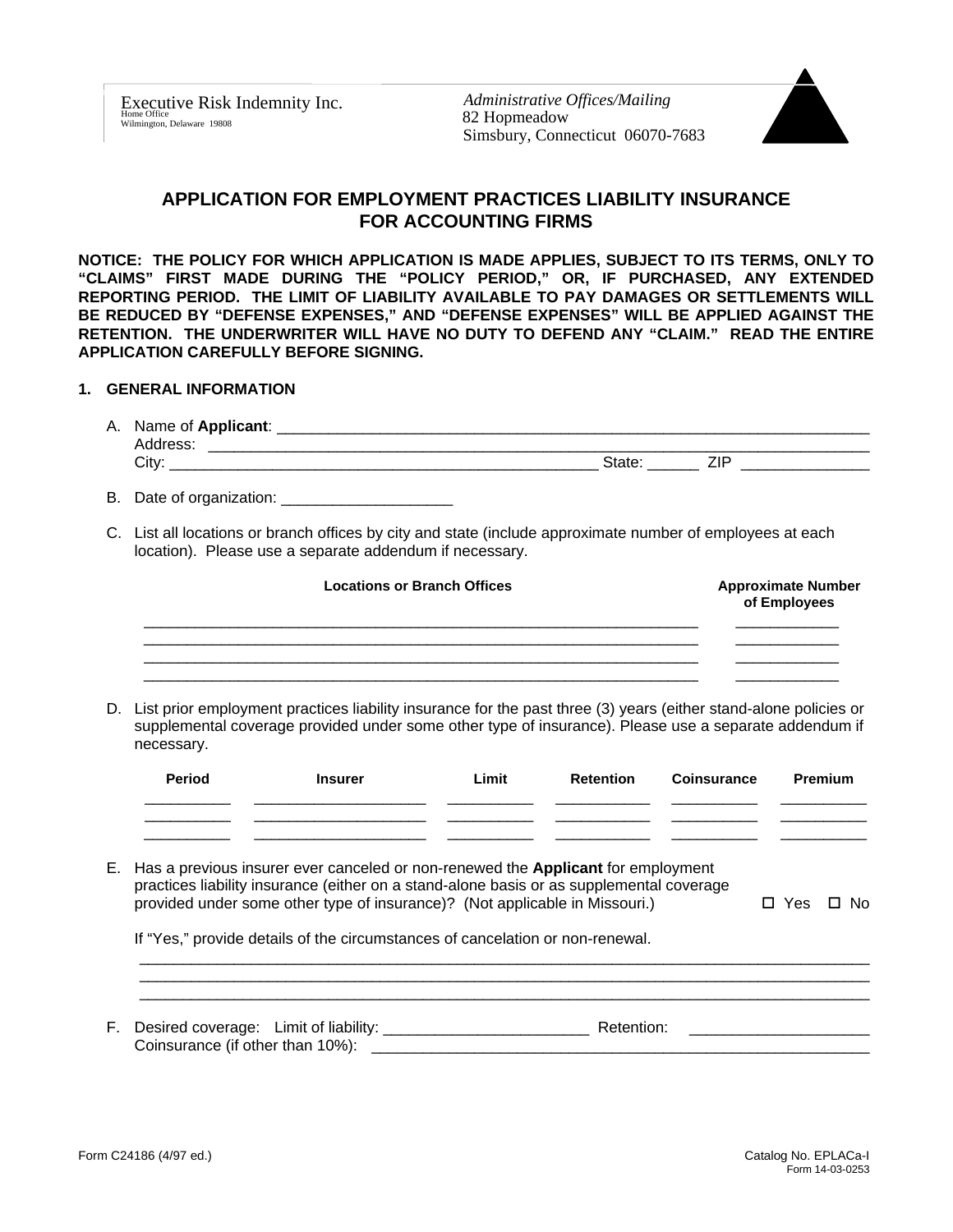# **2. EMPLOYEES**

- A. Current number of Partners: All other full-time employees: Part-time employees (including seasonal and temporary): \_\_\_\_\_\_\_\_\_\_\_\_\_\_\_\_\_\_\_\_\_\_\_\_
- B. What was the annual employee (including all professionals) turnover rate for the last four (4) years? 19\_\_\_\_: \_\_\_\_% 19\_\_\_\_: \_\_\_\_% 19\_\_\_\_: \_\_\_\_% 19\_\_\_\_: \_\_\_\_%
- C. How many involuntary terminations have occurred in the past two (2) years? Employees: \_\_\_\_\_\_\_\_ All professionals: \_\_\_\_\_\_
- D. Percentage of employees (including all professionals) with salaries (including bonuses): Less than \$50,000:  $\frac{20}{100}$  = 0.000 = \$100,000:  $\frac{20}{100}$  %  $$50,000 - $100,000:$   $---\%$ <br> $$100,000 - $250,000:$  %  $$100,000 - $250,000$ : Greater than \$250,000:  $\%$

## **3. LOSS HISTORY**

A. Please provide a listing of all employment practices claims over the past three (3) years, including information regarding the type of claim; the parties involved; and any settlement or final determination of the claim. If none, so state. Please use a separate addendum if necessary.

 $\_$  , and the set of the set of the set of the set of the set of the set of the set of the set of the set of the set of the set of the set of the set of the set of the set of the set of the set of the set of the set of th \_\_\_\_\_\_\_\_\_\_\_\_\_\_\_\_\_\_\_\_\_\_\_\_\_\_\_\_\_\_\_\_\_\_\_\_\_\_\_\_\_\_\_\_\_\_\_\_\_\_\_\_\_\_\_\_\_\_\_\_\_\_\_\_\_\_\_\_\_\_\_\_\_\_\_\_\_\_\_\_\_\_\_\_\_  $\_$  , and the set of the set of the set of the set of the set of the set of the set of the set of the set of the set of the set of the set of the set of the set of the set of the set of the set of the set of the set of th

\_\_\_\_\_\_\_\_\_\_\_\_\_\_\_\_\_\_\_\_\_\_\_\_\_\_\_\_\_\_\_\_\_\_\_\_\_\_\_\_\_\_\_\_\_\_\_\_\_\_\_\_\_\_\_\_\_\_\_\_\_\_\_\_\_\_\_\_\_\_\_\_\_\_\_\_\_\_\_\_\_\_\_\_\_  $\_$  , and the set of the set of the set of the set of the set of the set of the set of the set of the set of the set of the set of the set of the set of the set of the set of the set of the set of the set of the set of th \_\_\_\_\_\_\_\_\_\_\_\_\_\_\_\_\_\_\_\_\_\_\_\_\_\_\_\_\_\_\_\_\_\_\_\_\_\_\_\_\_\_\_\_\_\_\_\_\_\_\_\_\_\_\_\_\_\_\_\_\_\_\_\_\_\_\_\_\_\_\_\_\_\_\_\_\_\_\_\_\_\_\_\_\_

B. Please provide a listing of any facts or circumstances which may result in employment practices claims being made against the **Applicant**. If none, so state. Please use a separate addendum if necessary.

|                                                                                                  | C. Has the Applicant ever been involved in any grievance or administrative hearing before the following |                     |           |
|--------------------------------------------------------------------------------------------------|---------------------------------------------------------------------------------------------------------|---------------------|-----------|
|                                                                                                  | agencies or under any of the following Acts:                                                            |                     |           |
|                                                                                                  | National Labor Relations Board                                                                          | Yes                 | □ No      |
|                                                                                                  | <b>Equal Employment Opportunity Commission</b><br>2.                                                    | Yes<br>П.           | □ No      |
|                                                                                                  | Civil Rights Act of 1991<br>3.                                                                          | Yes<br>П.           | $\Box$ No |
|                                                                                                  | 4. Age Discrimination in Employment Act                                                                 | Yes<br>П.           | $\Box$ No |
|                                                                                                  | 5. Americans With Disabilities Act                                                                      | □ Yes               | □ No      |
|                                                                                                  | 6. Any other Governmental Agency or Act                                                                 | □ Yes               | □ No      |
|                                                                                                  | If "Yes," please provide details. Please use a separate addendum if necessary.                          |                     |           |
|                                                                                                  |                                                                                                         |                     |           |
|                                                                                                  | D. Does the Applicant utilize any form of alternative dispute resolution?                               | Yes<br>$\mathsf{L}$ | □ No      |
|                                                                                                  | If "Yes," please describe on a separate addendum.                                                       |                     |           |
|                                                                                                  |                                                                                                         |                     |           |
|                                                                                                  | <b>4. HUMAN RESOURCES</b>                                                                               |                     |           |
|                                                                                                  |                                                                                                         |                     |           |
| А.                                                                                               | Does the <b>Applicant</b> have a human resources department?                                            | Yes<br>$\mathsf{L}$ | □ No      |
|                                                                                                  |                                                                                                         |                     |           |
| Provide the name of the head of this department and the total number of employees therein.<br>В. |                                                                                                         |                     |           |
| Total number of employees:<br>Name:                                                              |                                                                                                         |                     |           |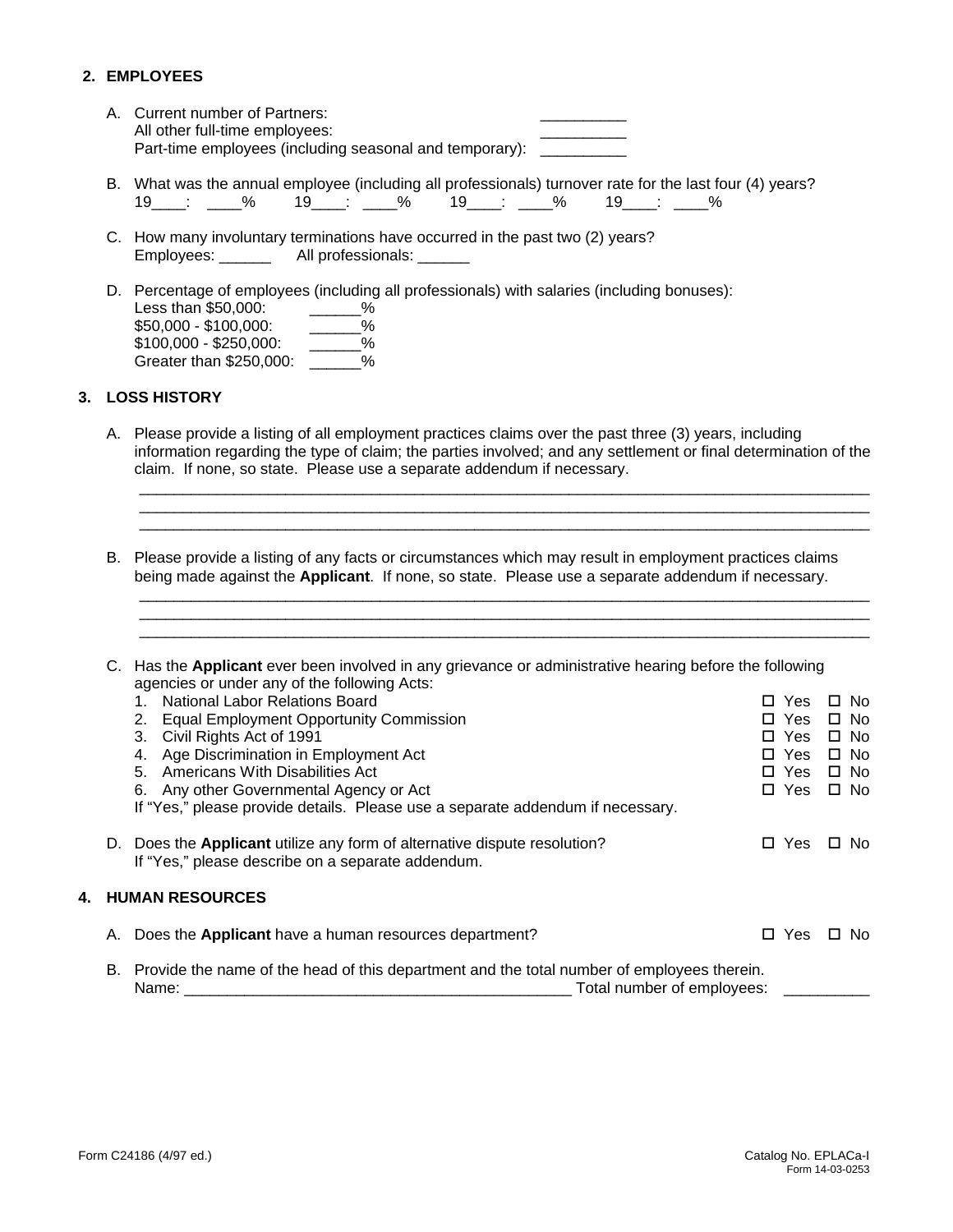C. How are human resources matters handled in branch offices? Please use a separate addendum if necessary.

\_\_\_\_\_\_\_\_\_\_\_\_\_\_\_\_\_\_\_\_\_\_\_\_\_\_\_\_\_\_\_\_\_\_\_\_\_\_\_\_\_\_\_\_\_\_\_\_\_\_\_\_\_\_\_\_\_\_\_\_\_\_\_\_\_\_\_\_\_\_\_\_\_\_\_\_\_\_\_\_\_\_\_\_\_

|    | D. Does the Applicant have written procedures in place with regard to the following:<br>Termination<br>1<br>Hiring<br>2.<br>3.<br><b>Discipline</b>                                                                                                                             | $\Box$ Yes<br>$\Box$ Yes<br>$\Box$ Yes | $\square$ No<br>$\square$ No<br>$\square$ No |
|----|---------------------------------------------------------------------------------------------------------------------------------------------------------------------------------------------------------------------------------------------------------------------------------|----------------------------------------|----------------------------------------------|
|    | E. Is there an employee handbook?                                                                                                                                                                                                                                               | $\Box$ Yes                             | $\square$ No                                 |
|    | If "Yes":<br>1. Is it distributed to all new employees (including all professionals)?<br>2. Does it contain a comprehensive "employment at will" statement?                                                                                                                     | $\Box$ Yes<br>□ Yes                    | $\square$ No<br>$\square$ No                 |
|    | F. Is there a written procedure for handling employee complaints of harassment<br>and/or discrimination?                                                                                                                                                                        | $\Box$ Yes                             | $\square$ No                                 |
|    | G. Have anti-sexual harassment policies and procedures been implemented by the<br><b>Applicant?</b>                                                                                                                                                                             | $\Box$ Yes                             | $\square$ No                                 |
|    | If "Yes," has the Applicant informed employees that incidents of sexual harassment<br>may be reported without fear of retaliation by the Applicant?                                                                                                                             | $\square$ Yes                          | $\square$ No                                 |
|    | H. Does the Applicant use any tests to screen applicants either for hire or promotion?<br>If "Yes," please provide details. Please use a separate addendum if necessary.                                                                                                        | □ Yes                                  | $\square$ No                                 |
|    |                                                                                                                                                                                                                                                                                 |                                        |                                              |
| I. | Are all prospective employees required to complete an employment application prior to<br>hire?                                                                                                                                                                                  | □ Yes                                  | □ No                                         |
| J. | Is there a formal orientation program for new employees?                                                                                                                                                                                                                        | □ Yes                                  | $\square$ No                                 |
|    | K. Are regular, written performance evaluations completed for and provided to all<br>employees?                                                                                                                                                                                 | $\square$ Yes                          | $\square$ No                                 |
| L. | Does the Applicant anticipate any branch/location closings, consolidations, or layoffs?<br>If "Yes," please provide details including the year, anticipated number of layoffs, and<br>the circumstances surrounding those layoffs. Please use a separate addendum if necessary. | $\square$ Yes                          | $\square$ No                                 |
|    |                                                                                                                                                                                                                                                                                 |                                        |                                              |
|    | M. Does the Applicant have a formal out-placement program which assists former<br>employees in obtaining alternate employment?                                                                                                                                                  | $\square$ Yes                          | □ No                                         |
|    | N. Does the Applicant require terminations to be reviewed by outside counsel in addition                                                                                                                                                                                        |                                        |                                              |

O. Is there a policy concerning assistance provided to employees with AIDS or any other lifethreatening or communicable diseases?  $\square$  Yes  $\square$  No

to its human resources department?  $\square$  Yes  $\square$  No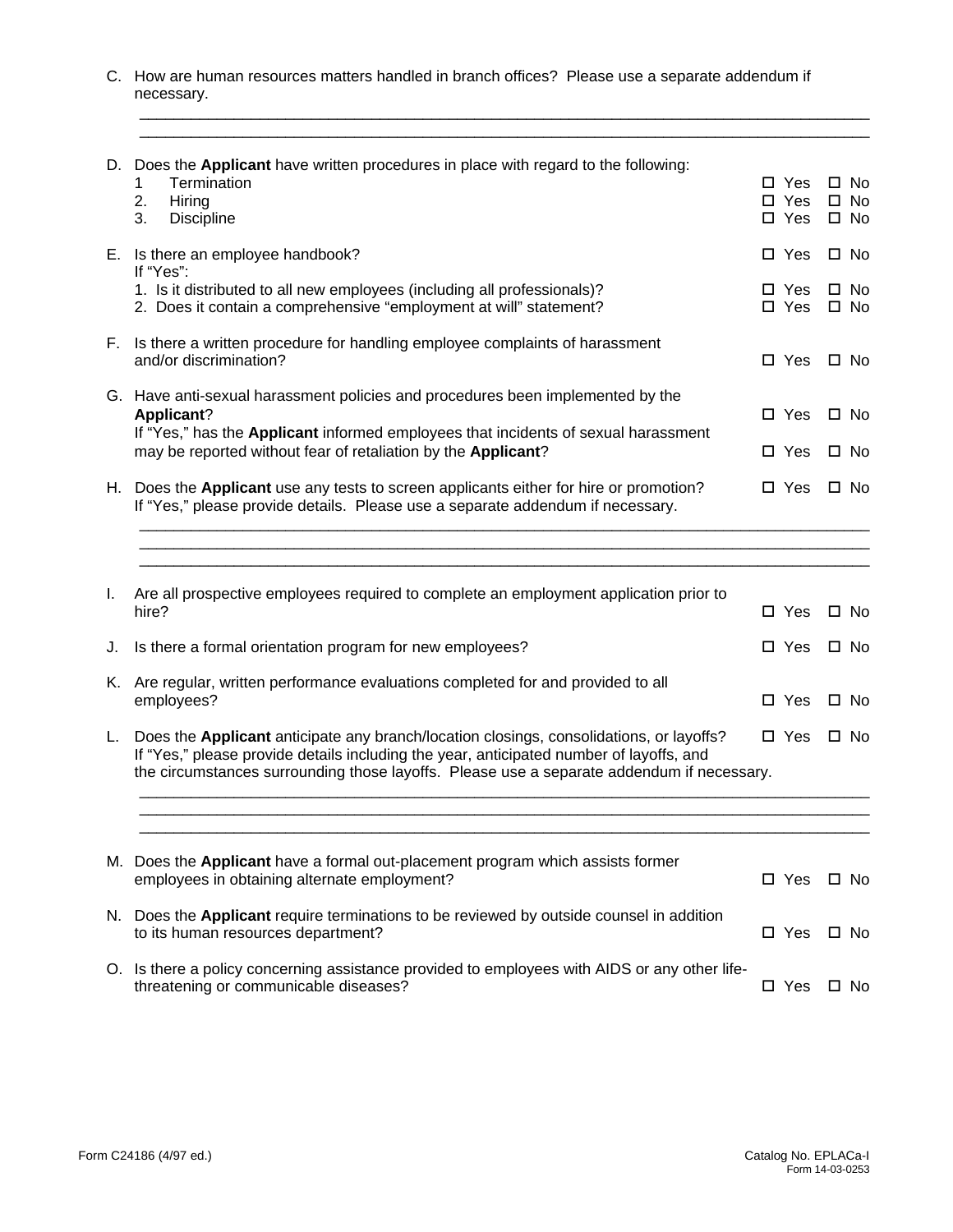## **5. FIRM HISTORY**

If the **Applicant** answers "Yes" to any of the following questions, please provide further details on a separate addendum.

| A. Has the <b>Applicant</b> acquired any other entities in the last ten (10) years?         | □ Yes □ No |  |
|---------------------------------------------------------------------------------------------|------------|--|
| B. If "Yes" to Question (5. A.), did the acquisition include the assumption of liabilities? | □ Yes □ No |  |
| C. With respect to any acquisitions, were any employees, partners, or other professionals   |            |  |

terminated, or does the **Applicant** plan in the next eighteen (18) months to terminate any employees, partners or other professionals?  $\square$  Yes  $\square$  No

## **6. PLEASE PROVIDE COPIES OF THE FOLLOWING:**

- A. Firm Financial Information Supplement (Attachment)
- B. Employee handbook
- C. Procedure for handling employee complaints of discrimination or sexual harassment

## **NOTICE TO APPLICANT ¾ PLEASE READ CAREFULLY.**

**FOR THE PURPOSES OF THIS APPLICATION, THE UNDERSIGNED AUTHORIZED AGENT OF THE PERSON(S) AND ENTITY(IES) PROPOSED FOR THIS INSURANCE DECLARES THAT TO THE BEST OF HIS/HER KNOWLEDGE AND BELIEF, AFTER REASONABLE INQUIRY, THE STATEMENTS HEREIN ARE TRUE AND COMPLETE. THE UNDERWRITER IS AUTHORIZED TO MAKE INQUIRY IN CONNECTION WITH THIS APPLICATION. SIGNING THIS APPLICATION DOES NOT BIND THE UNDERWRITER TO COMPLETE, OR THE APPLICANT TO PURCHASE, THE INSURANCE.**

**THE INFORMATION CONTAINED IN AND SUBMITTED WITH THIS APPLICATION IS ON FILE WITH THE UNDERWRITER AND ALONG WITH THE APPLICATION IS CONSIDERED PHYSICALLY ATTACHED TO THE POLICY AND WILL BECOME A PART OF IT. THE UNDERWRITER WILL HAVE RELIED UPON THIS APPLICATION AND ATTACHMENTS IN ISSUING ANY POLICY. THE APPLICATION WILL BECOME A PART OF SUCH POLICY IF ISSUED.**

**IF THE INFORMATION IN THIS APPLICATION MATERIALLY CHANGES PRIOR TO THE EFFECTIVE DATE OF THE POLICY, THE APPLICANT WILL NOTIFY THE UNDERWRITER, WHO MAY MODIFY OR WITHDRAW ANY OUTSTANDING QUOTATION.**

**THE UNDERSIGNED DECLARES THAT THE PERSON(S) AND ENTITY(IES) PROPOSED FOR THIS INSURANCE UNDERSTAND THAT**

- THE POLICY SHALL APPLY ONLY TO "CLAIMS" MADE (OR DEEMED MADE) TO THE UNDERWRITER DURING THE **"POLICY PERIOD" OR TO "CLAIMS" MADE TO THE UNDERWRITER DURING ANY APPLICABLE "EXTENDED REPORTING PERIOD";**
- **(II) THE LIMIT OF LIABILITY CONTAINED IN THE POLICY SHALL BE REDUCED, AND MAY BE COMPLETELY EXHAUSTED, BY "DEFENSE EXPENSES" AND, IN SUCH EVENT, THE UNDERWRITER SHALL NOT BE LIABLE FOR "DEFENSE EXPENSES" OR FOR THE AMOUNT OF ANY JUDGMENT OR SETTLEMENT TO THE EXTENT THAT SUCH COST OR LIMIT EXCEEDS THE LIMIT OF LIABILITY IN THE POLICY; AND**
- **(III) "DEFENSE EXPENSES" THAT ARE INCURRED SHALL BE APPLIED AGAINST THE RETENTION AMOUNT.**

**NOTICE TO ARKANSAS, MINNESOTA, AND OHIO APPLICANTS: ANY PERSON WHO, WITH INTENT TO DEFRAUD OR KNOWING THAT HE/SHE IS FACILITATING A FRAUD AGAINST AN INSURER, SUBMITS AN APPLICATION OR FILES A CLAIM CONTAINING A FALSE OR DECEPTIVE STATEMENT IS GUILTY OF INSURANCE FRAUD, WHICH IS A CRIME.**

**NOTICE TO COLORADO APPLICANTS: IT IS UNLAWFUL TO KNOWINGLY PROVIDE FALSE, INCOMPLETE, OR MISLEADING FACTS OR INFORMATION TO AN INSURANCE COMPANY FOR THE PURPOSE OF DEFRAUDING OR ATTEMPTING TO DEFRAUD THE COMPANY. PENALTIES MAY INCLUDE IMPRISONMENT, FINES, DENIAL OF INSURANCE, AND CIVIL DAMAGES. ANY INSURANCE COMPANY OR AGENT OF AN INSURANCE COMPANY WHO KNOWINGLY PROVIDES FALSE, INCOMPLETE, OR MISLEADING FACTS OR INFORMATION TO A POLICY HOLDER OR CLAIMANT FOR THE PURPOSE OF DEFRAUDING OR ATTEMPTING TO DEFRAUD THE POLICY HOLDER OR CLAIMANT WITH REGARD TO A SETTLEMENT OR AWARD PAYABLE FROM INSURANCE PROCEEDS SHALL BE REPORTED TO THE COLORADO DIVISION OF INSURANCE WITHIN THE DEPARTMENT OF REGULATORY AGENCIES.**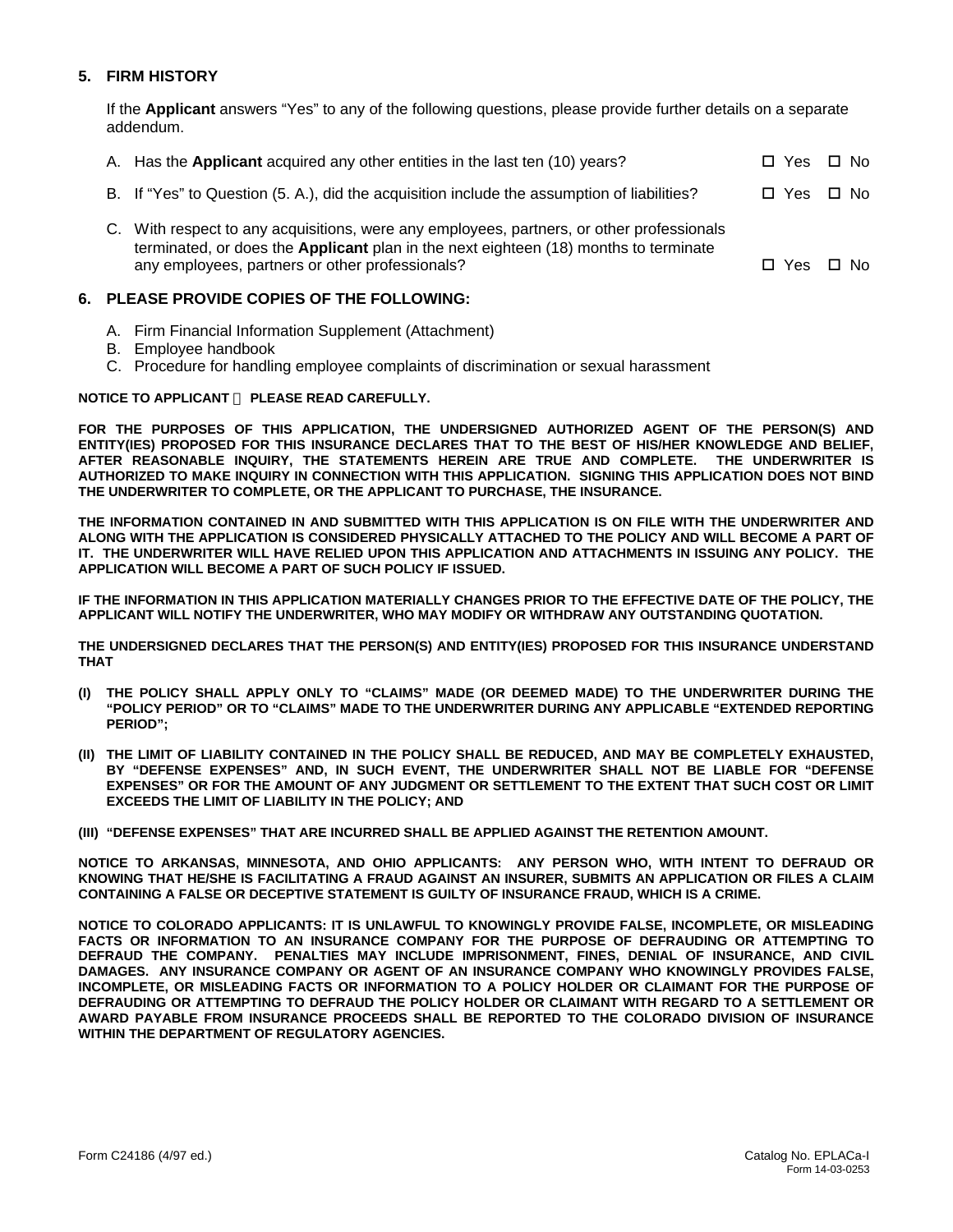**NOTICE TO DISTRICT OF COLUMBIA, MAINE AND VIRGINIA APPLICANTS: IT IS A CRIME TO KNOWINGLY PROVIDE FALSE, INCOMPLETE OR MISLEADING INFORMATION TO AN INSURANCE COMPANY FOR THE PURPOSE OF DEFRAUDING THE COMPANY. PENALTIES MAY INCLUDE IMPRISONMENT, FINES, OR A DENIAL OF INSURANCE BENEFITS.**

**NOTICE TO FLORIDA APPLICANTS: ANY PERSON WHO, KNOWINGLY AND WITH INTENT TO INJURE, DEFRAUD, OR DECEIVE ANY EMPLOYER OR EMPLOYEE, INSURANCE COMPANY, OR SELF-INSURED PROGRAM, FILES A STATEMENT OF CLAIM OR AN APPLICATION CONTAINING ANY FALSE OR MISLEADING INFORMATION IS GUILTY OF A FELONY OF THE THIRD DEGREE.**

**NOTICE TO KENTUCKY APPLICANTS: ANY PERSON WHO KNOWINGLY AND WITH INTENT TO DEFRAUD ANY INSURANCE COMPANY OR OTHER PERSON FILES AN APPLICATION FOR INSURANCE CONTAINING ANY FALSE INFORMATION, OR CONCEALS FOR THE PURPOSE OF MISLEADING, INFORMATION CONCERNING ANY FACT MATERIAL THERETO, COMMITS A FRAUDULENT INSURANCE ACT, WHICH IS A CRIME.**

**NOTICE TO LOUISIANA AND NEW MEXICO APPLICANTS: ANY PERSON WHO KNOWINGLY PRESENTS A FALSE OR FRAUDULENT CLAIM FOR PAYMENT OF A LOSS OR BENEFIT OR KNOWINGLY PRESENTS FALSE INFORMATION IN AN APPLICATION FOR INSURANCE IS GUILTY OF A CRIME AND MAY BE SUBJECT TO CIVIL FINES AND CRIMINAL PENALTIES.**

**NOTICE TO MARYLAND APPLICANTS: ANY PERSON WHO, WITH INTENT TO DEFRAUD OR KNOWING THAT HE/SHE IS FACILITATING A FRAUD AGAINST AN INSURER, SUBMITS AN APPLICATION OR FILES A CLAIM CONTAINING A FALSE OR DECEPTIVE STATEMENT MAY BE GUILTY OF INSURANCE FRAUD.**

**NOTICE TO NEW JERSEY APPLICANTS: ANY PERSON WHO INCLUDES ANY FALSE OR MISLEADING INFORMATION ON AN APPLICATION FOR AN INSURANCE POLICY IS SUBJECT TO CRIMINAL AND CIVIL PENALTIES.**

**NOTICE TO NEW YORK APPLICANTS: ANY PERSON WHO KNOWINGLY AND WITH INTENT TO DEFRAUD ANY INSURANCE COMPANY OR OTHER PERSON FILES AN APPLICATION FOR INSURANCE OR STATEMENT OF CLAIM CONTAINING ANY MATERIALLY FALSE INFORMATION, OR CONCEALS FOR THE PURPOSE OF MISLEADING, INFORMATION CONCERNING ANY FACT MATERIAL THERETO, COMMITS A FRAUDULENT INSURANCE ACT, WHICH IS A CRIME AND SHALL ALSO BE SUBJECT TO A CIVIL PENALTY NOT TO EXCEED FIVE THOUSAND DOLLARS AND THE STATED VALUE OF THE CLAIM FOR EACH SUCH VIOLATION.**

**NOTICE TO OKLAHOMA APPLICANTS: ANY PERSON WHO KNOWINGLY AND WITH INTENT TO INJURE, DEFRAUD OR DECEIVE ANY INSURER, MAKES ANY CLAIM FOR THE PROCEEDS OF AN INSURANCE POLICY CONTAINING ANY FALSE, INCOMPLETE OR MISLEADING INFORMATION IS GUILTY OF A FELONY.**

**NOTICE TO OREGON AND TEXAS APPLICANTS: ANY PERSON WHO MAKES AN INTENTIONAL MISSTATEMENT THAT IS MATERIAL TO THE RISK MAY BE FOUND GUILTY OF INSURANCE FRAUD BY A COURT OF LAW.**

**NOTICE TO PENNSYLVANIA APPLICANTS: ANY PERSON WHO KNOWINGLY AND WITH INTENT TO DEFRAUD ANY INSURANCE COMPANY OR OTHER PERSON FILES AN APPLICATION FOR INSURANCE OR STATEMENT OF CLAIM CONTAINING ANY MATERIALLY FALSE INFORMATION, OR CONCEALS FOR THE PURPOSE OF MISLEADING, INFORMATION CONCERNING ANY FACT MATERIAL THERETO, COMMITS A FRAUDULENT INSURANCE ACT, WHICH IS A CRIME AND SUBJECTS SUCH PERSON TO CRIMINAL AND CIVIL PENALTIES.**

APPLICANT: BY (President, Chairman, or CEO): TITLE: **Network** | TITLE: **DATE: DATE: DATE: DATE:** 

NOTE: This Application must be signed by the President, Chairman, or CEO of the **Applicant** acting as the authorized agent of the person(s) and entity(ies) proposed for this insurance.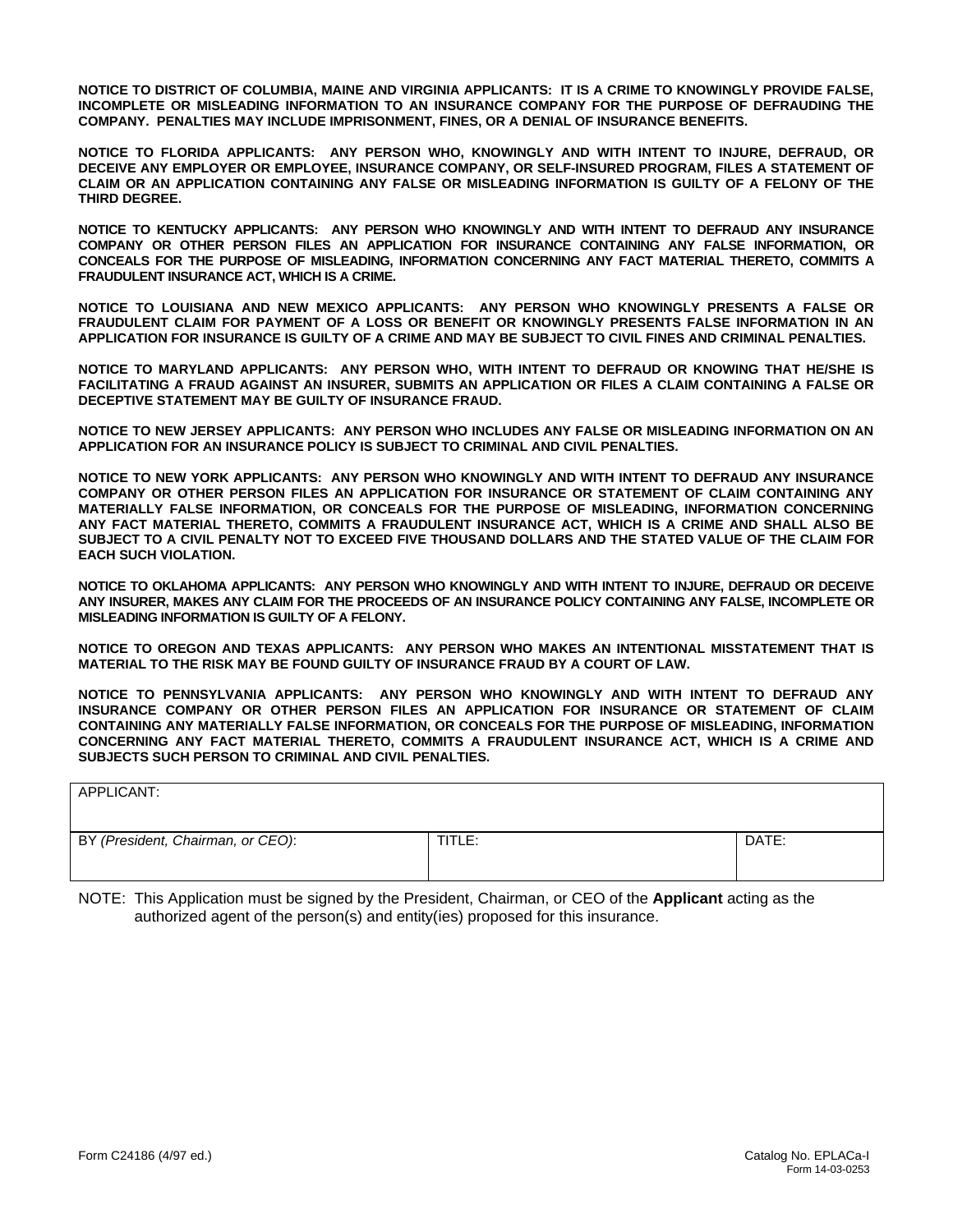# **REQUIRED INFORMATION**

| PRODUCED BY (Insurance Agent or Broker):     |                                     |                       |
|----------------------------------------------|-------------------------------------|-----------------------|
| Please print and sign name                   |                                     |                       |
|                                              |                                     |                       |
|                                              |                                     |                       |
|                                              |                                     |                       |
| FIRM NAME:                                   |                                     |                       |
|                                              |                                     |                       |
|                                              |                                     |                       |
| TAXPAYER ID OR SOCIAL SECURITY NO.:          | <b>PRODUCER LICENSE NO.:</b>        |                       |
|                                              |                                     |                       |
| ADDRESS (No., Street, City, State, and ZIP): |                                     |                       |
|                                              |                                     |                       |
|                                              |                                     |                       |
| <b>EMAIL ADDRESS:</b>                        |                                     |                       |
|                                              |                                     |                       |
|                                              |                                     |                       |
| SUBMITTED BY (Firm):                         | TAXPAYER ID OR SOCIAL SECURITY NO.: | PRODUCER LICENSE NO.: |
|                                              |                                     |                       |
| ADDRESS (No., Street, City, State, and ZIP): |                                     |                       |
|                                              |                                     |                       |
|                                              |                                     |                       |